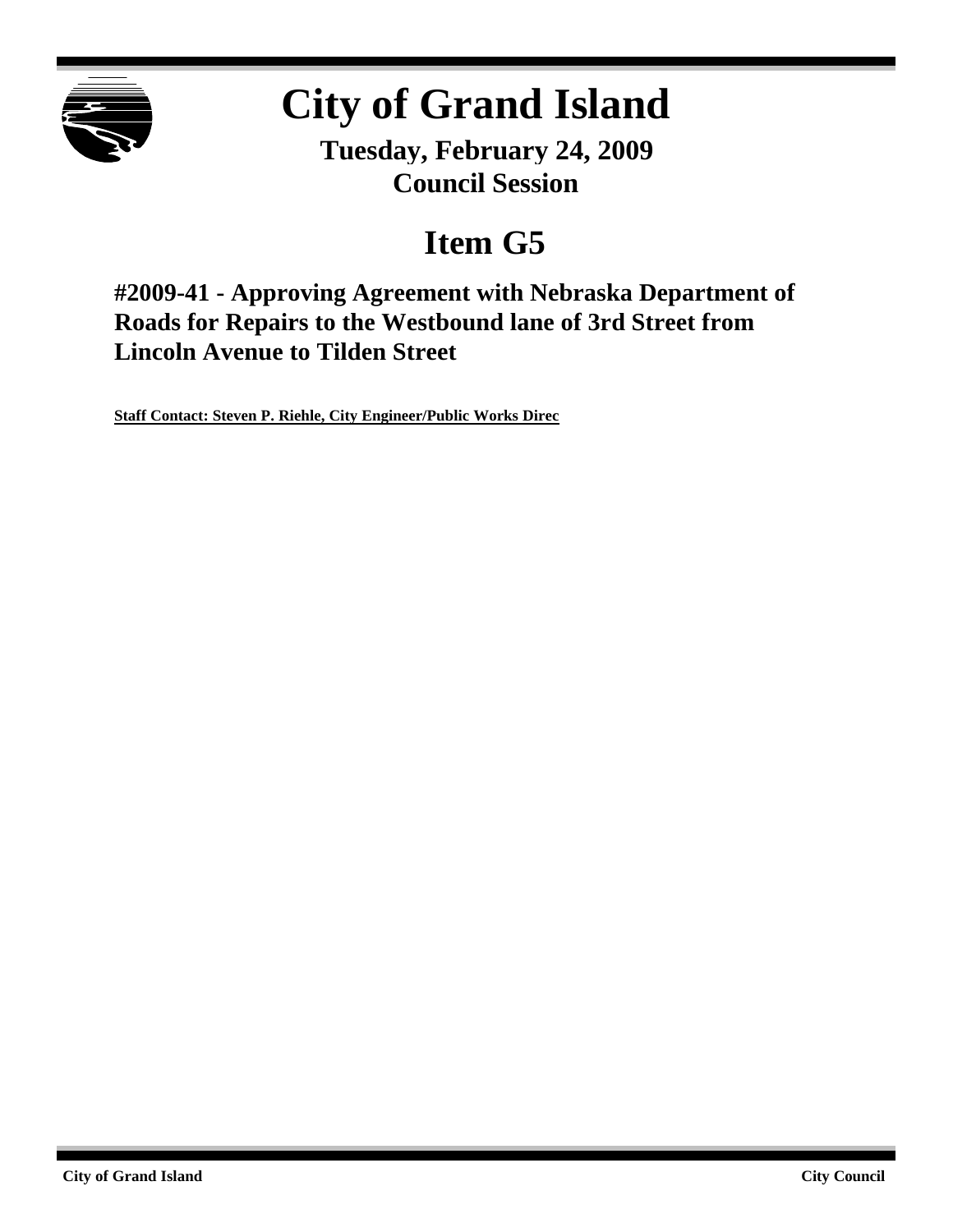### **Council Agenda Memo**

| <b>From:</b>    | Steven P. Riehle, Public Works Director                                                                                                            |  |  |  |
|-----------------|----------------------------------------------------------------------------------------------------------------------------------------------------|--|--|--|
| <b>Meeting:</b> | February 24, 2009                                                                                                                                  |  |  |  |
| Subject:        | Approving Agreement with Nebraska Department of<br>Roads for Repairs to the Westbound lane of $3rd$ Street<br>from Tilden Street to Lincoln Avenue |  |  |  |
| Item $#$ 's:    | $G-5$                                                                                                                                              |  |  |  |
| $Presenter(s):$ | Steven P. Riehle, Public Works Director                                                                                                            |  |  |  |

#### **Background**

All agreements must be approved by the City Council. The City of Grand Island is preparing plans for a hot mix asphalt resurfacing project to repair 3<sup>rd</sup> Street.

#### **Discussion**

Third Street was used as the designated detour route for westbound traffic during the US Highway 30 ( $2<sup>nd</sup>$  Street) widening project. The increased traffic on  $3<sup>rd</sup>$  Street accelerated the need for asphalt resurfacing on 3<sup>rd</sup> Street from Tilden Street to Lincoln Avenue. The Nebraska Department of Roads (NDOR) will share in 80% of the repair costs to the westbound lane, for an estimated amount of \$78,064.00.

#### **Alternatives**

It appears that the Council has the following alternatives concerning the issue at hand. The Council may:

- 1. Move to approve
- 2. Refer the issue to a Committee
- 3. Postpone the issue to future date
- 4. Take no action on the issue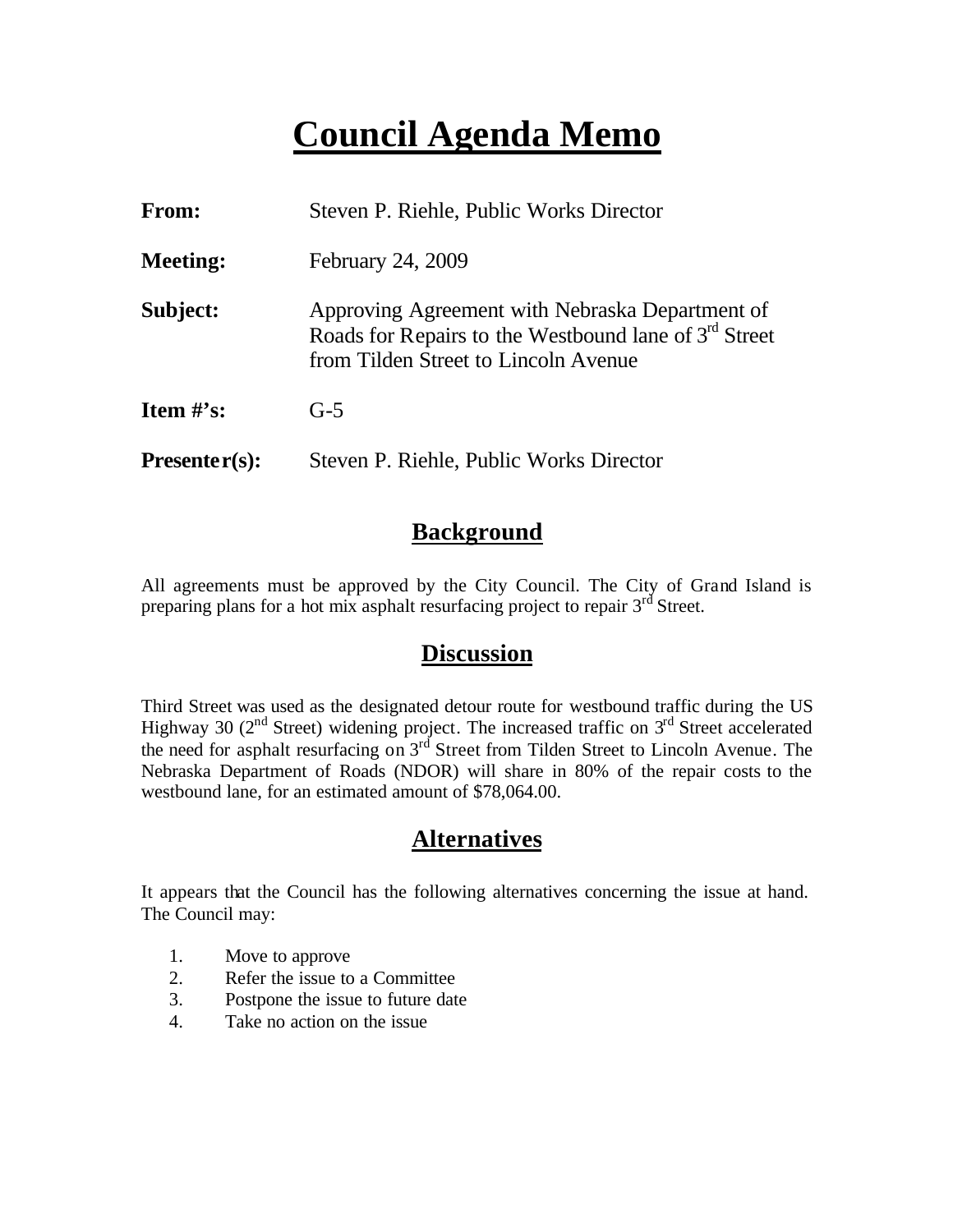#### **Recommendation**

Public Works Administration recommends that the Council approve a resolution authorizing the Mayor to sign the agreement.

#### **Sample Motion**

Move to approve a resolution authorizing the Mayor to sign the agreement.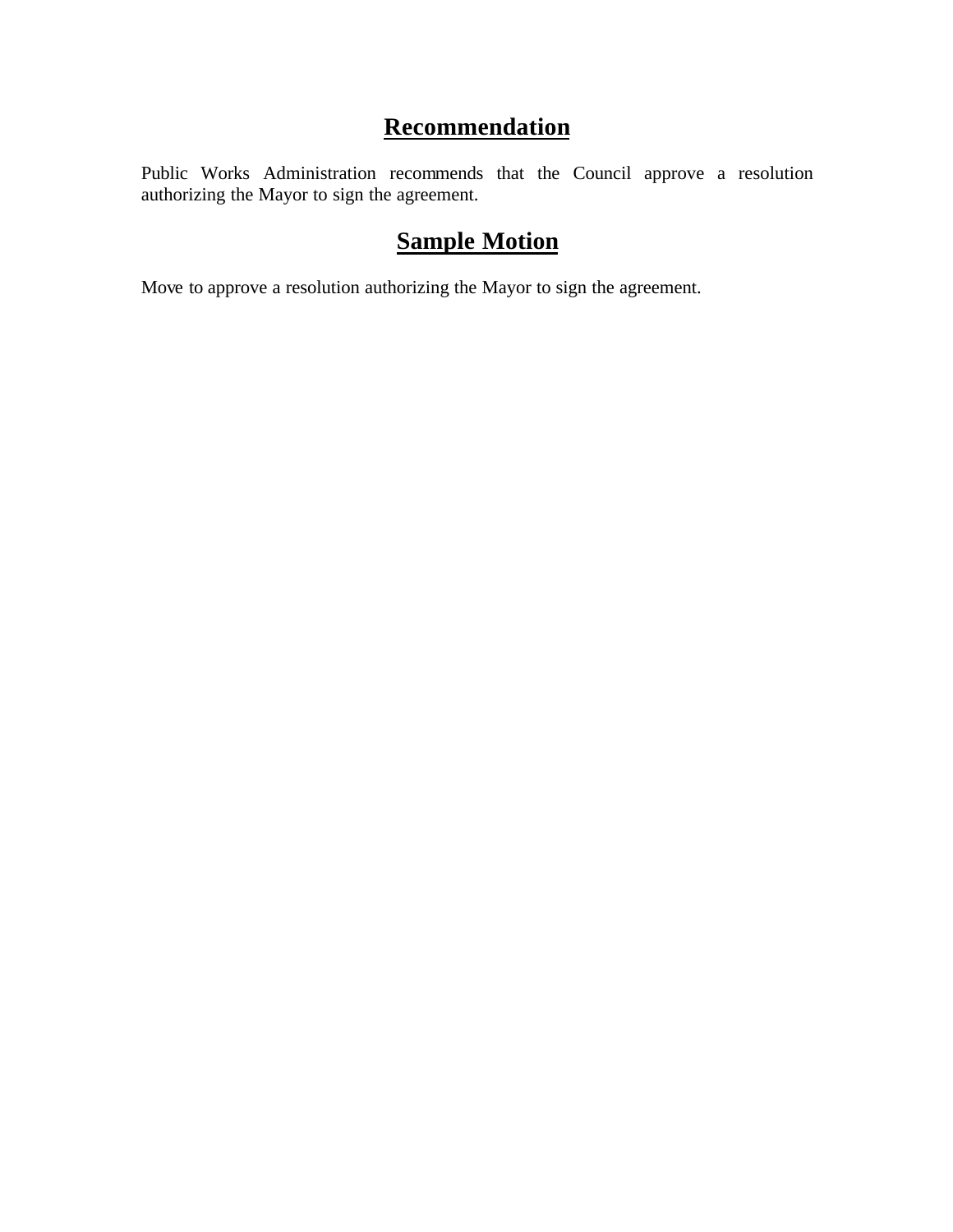# **AGREEMENT**

PROJECT NO. NH-30-4(103)<br>CONTROL NO. 40352<br>CITY OF GRAND ISLAND<br>STATE OF NEBRASKA, DEPARTMENT OF R<br>MAINTENANCE AGREEMENT<br>MAINT STREET – GREENWICH STREET **ROADS** 

THIS AGREENENT, made and entered into by and between the City of Grand Island,

hereinafter referred to as the hereinafter referred to as the "City," and the State of Nebraska, Department of Roads i "State,

**WITNESSETH:** 

WHERAS, the City allowed the State to use the westbound lane of 3<sup>rd</sup> street as  $\pmb{\omega}$ 

detour for the above referenced project. See Exhibit "A" for the location of detour, and

and WHEREAS, repairs are necessary on the detour route and will become a project cost,

Street, end, WHEREAS, the City has plans to repair the detour on the westbound lane  $\overline{\sigma}$ Third

identified as Resolution of the City WHEREAS, the City agrees to the terms of this agreement as evidenced by the Exhibit "B" Council dated the and hereby made a part of this agreement, and jo veb 2009, attached hereto.

gδ tollows: NOW THEREFORE, in consideration of these facts, the parties hereto agree

SECTION<sub>1</sub> The City agrees to the following:

- $\triangleright$  $\vec{\sigma}$ contractor will complete the work. including environmental, for the project. The City will determine if its forces prepare plans, specifications and estimates and acquire any or all permits,  $\mathbf{a}$ Ö
- $\overline{\mathbf{u}}$  $\frac{1}{5}$ edoos of the repair work shall be approved by the State
- $\circ$ 닝 cause the work associated with the detour repair to happen
- $\overline{C}$ ane  $\overline{\sigma}$ To invoice the State for 80% of the cost associated with the repair of the westbound  $\frac{1}{5}$ for the length shown in exhibit "A". State All other work shall be completed at no cost
- $\blacksquare$  $\overline{\circ}$ invoice the State on a monthly basis once the repair work has started
- $\blacksquare$ To complete the repair in 2009
- G)  $\overline{\circ}$  $\bar{g}$ responsible for all traffic control devices and comply with all traffic control

safety regulations, including those prescribed in the latest approved edition of the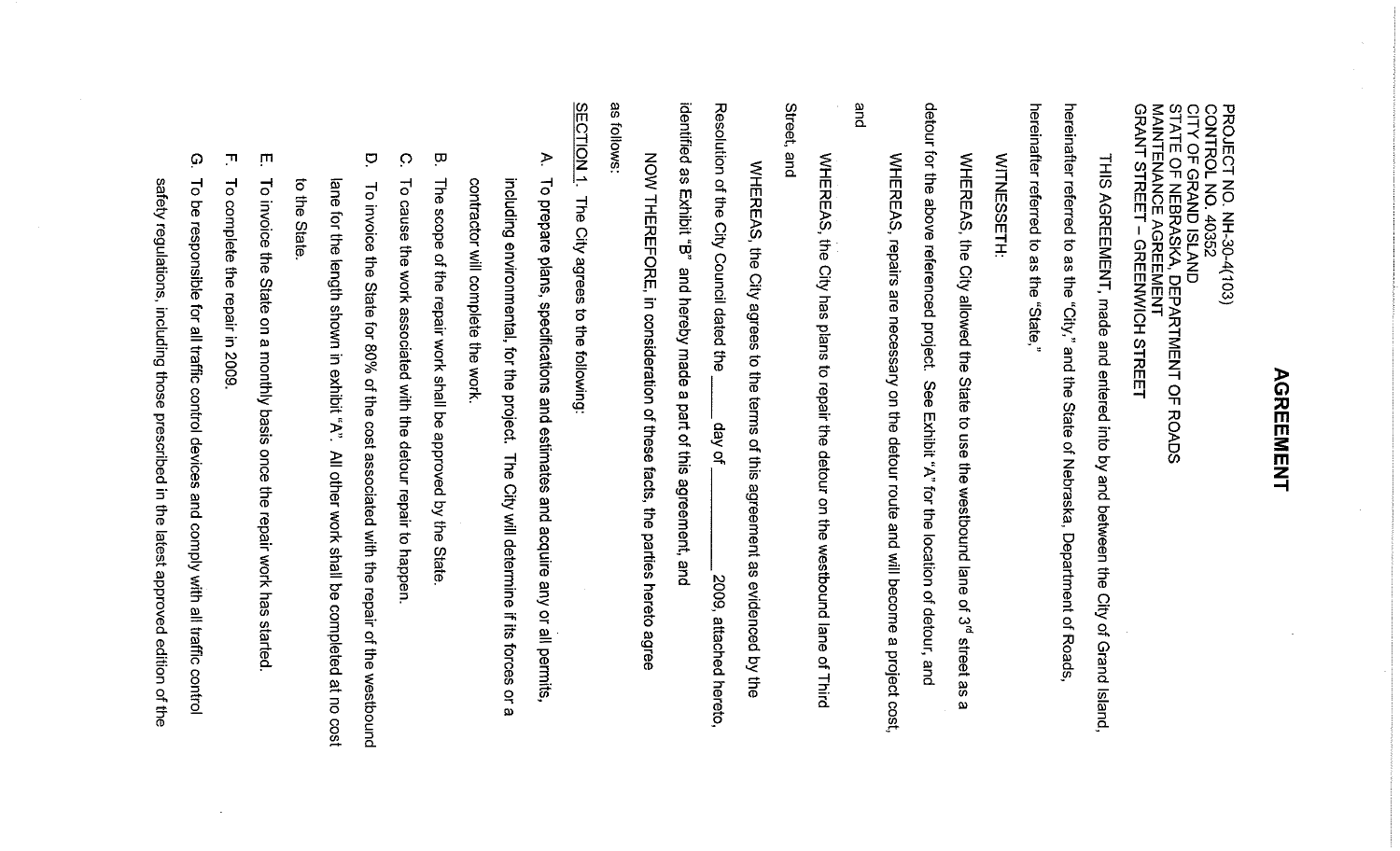Manual on Uniform Traffic Control Devices and the current edition of the Nebraska Supplement of the Manual on Uniform Traffic control devices; and,

SECTION<sub>2</sub> The State agrees to the following:

- $\geq$ street as shown on exhibit "A" Pay for 80% of the costs for the detour repair work for the westbound lane of 3<sup>d</sup>
- $\overline{\mathbf{u}}$ The States cost is currently estimated to cost \$78,064.00
- $\circ$ To pay the monthly invoice in a timely manner.

designed by the City or its assigns of action of whatsoever nature or character arising out of the operation of these intersections as departments, agents and employees of and from an and all claims, demands, actions, or causes under or for the City. The City shall indemnity, save and hold harmless the State and all of its planning, or performance of the work provided by the City or its agents and anyone contracting causes of action of whatsoever nature or character arising out of or by reason of the design, departments, agents and employees of and from any and all claims, demands, actions or **SECTION 3.** The City shall indemnity, save and hold harmless the State and all of its

 $\frac{N}{L}$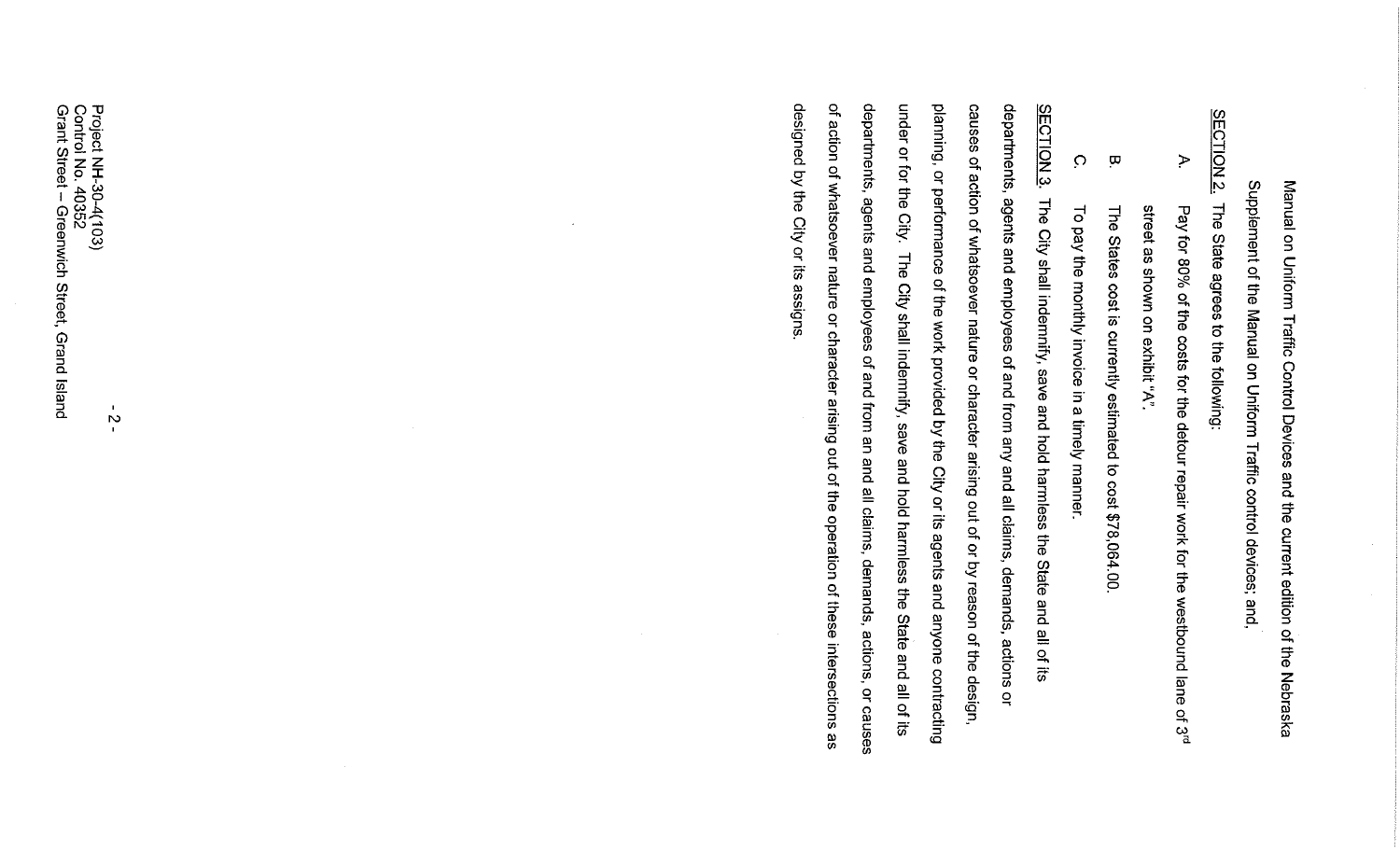| Project NH-30-4(103)<br>Control No. 40352<br>Grant Street – Greenwich Street, Grand Island<br>$\mathbf{u}$<br>$\boldsymbol{\omega}$<br>$\mathbf{L}$ | CO/AGRC3-NW | District 4 Engineer | RECOMMENDED:<br>Wesley Wahlgren, P.E. |                                                                  | EXECUTED by the State this<br>day of | City Clerk | <b>ATTEST</b>               | EXECUTED by the City this<br>day of | executed by their proper officials thereunto duly authorized as of the dates below indicated.<br>IN WITNESS WHEREOF, the City and State have caused these presents to be |
|-----------------------------------------------------------------------------------------------------------------------------------------------------|-------------|---------------------|---------------------------------------|------------------------------------------------------------------|--------------------------------------|------------|-----------------------------|-------------------------------------|--------------------------------------------------------------------------------------------------------------------------------------------------------------------------|
|                                                                                                                                                     |             |                     | Roadway Design Engineer               | STATE OF NEBRASKA<br>DEPARTMENT OF ROADS<br>James J. Knott, P.E. | 2009.                                | Mayor      | <b>CITY OF GRAND ISLAND</b> | 2009.                               |                                                                                                                                                                          |

 $\mathcal{A}^{\mathcal{C}}$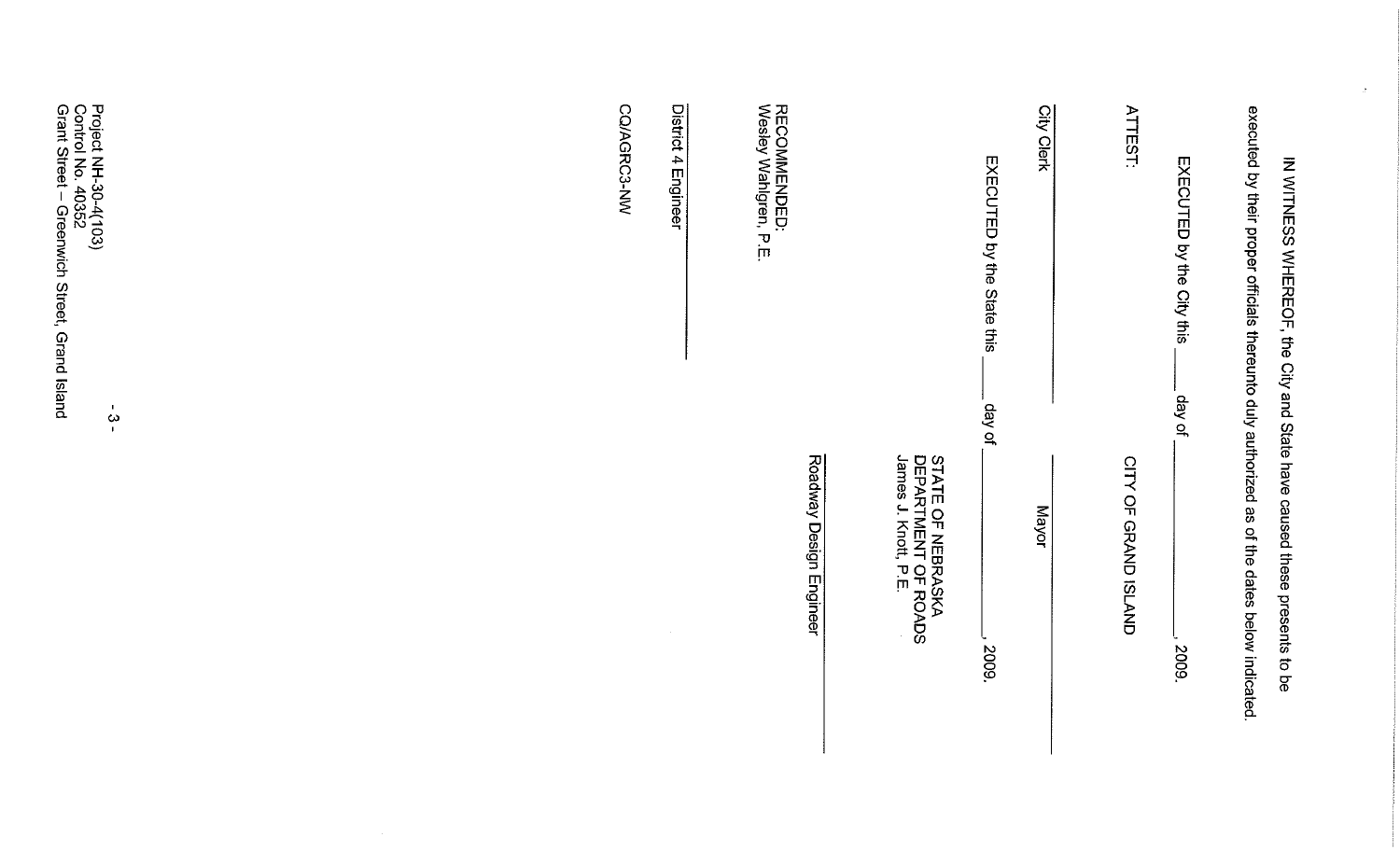

 $\mathop{?}\limits^\Omega$  $\infty$ 40352  $4(103)$ 



**GRAND** HALL COUNTY **7ST** AND